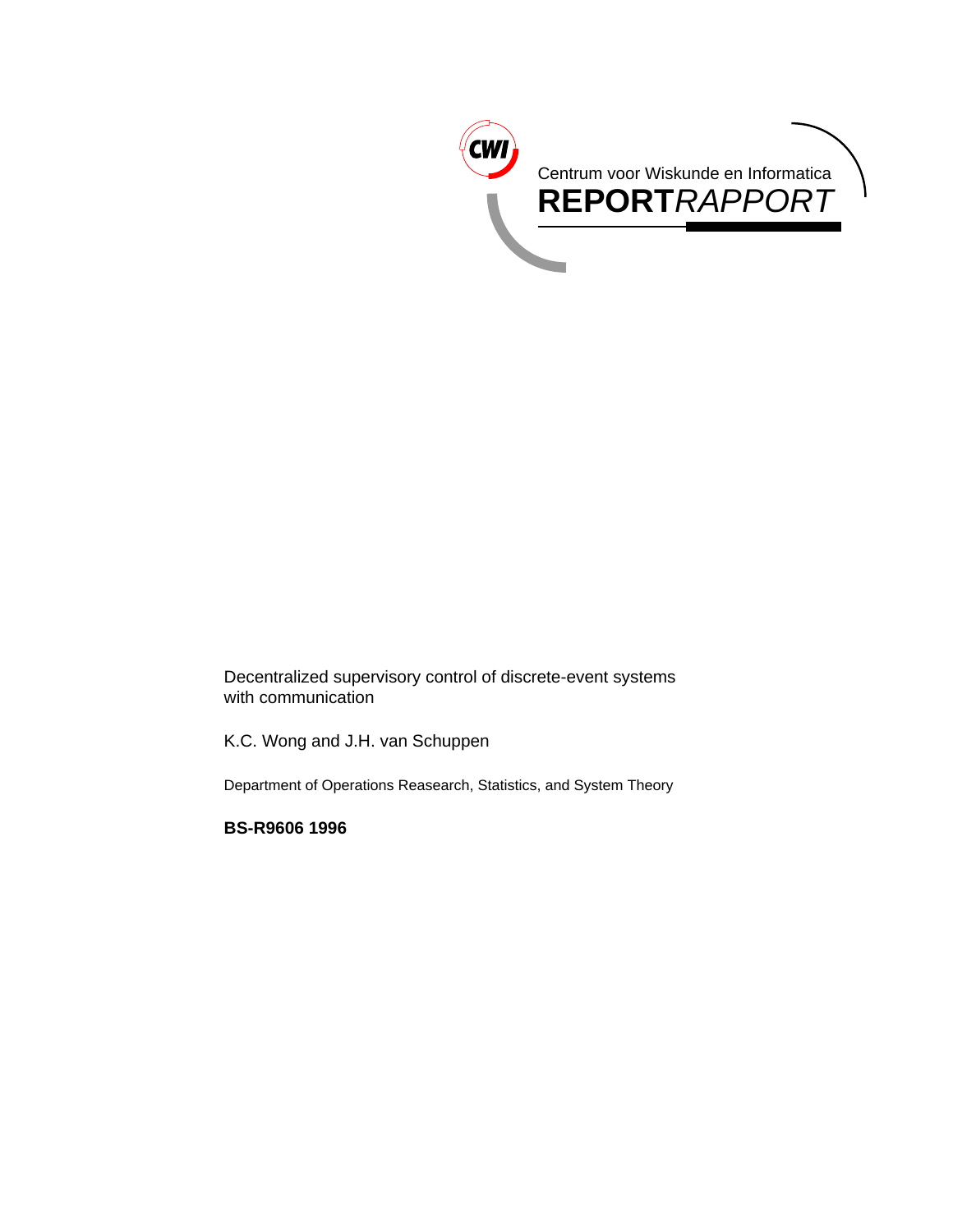Report BS-R9606 ISSN 0924-0659

CWI P.O. Box 94079 1090 GB Amsterdam The Netherlands

CWI is the National Research Institute for Mathematics and Computer Science. CWI is part of the Stichting Mathematisch Centrum (SMC), the Dutch foundation for promotion of mathematics and computer science and their applications.

SMC is sponsored by the Netherlands Organization for Scientific Research (NWO). CWI is a member of ERCIM, the European Research Consortium for Informatics and Mathematics.

Copyright © Stichting Mathematisch Centrum P.O. Box 94079, 1090 GB Amsterdam (NL) Kruislaan 413, 1098 SJ Amsterdam (NL) Telephone +31 20 592 9333 Telefax +31 20 592 4199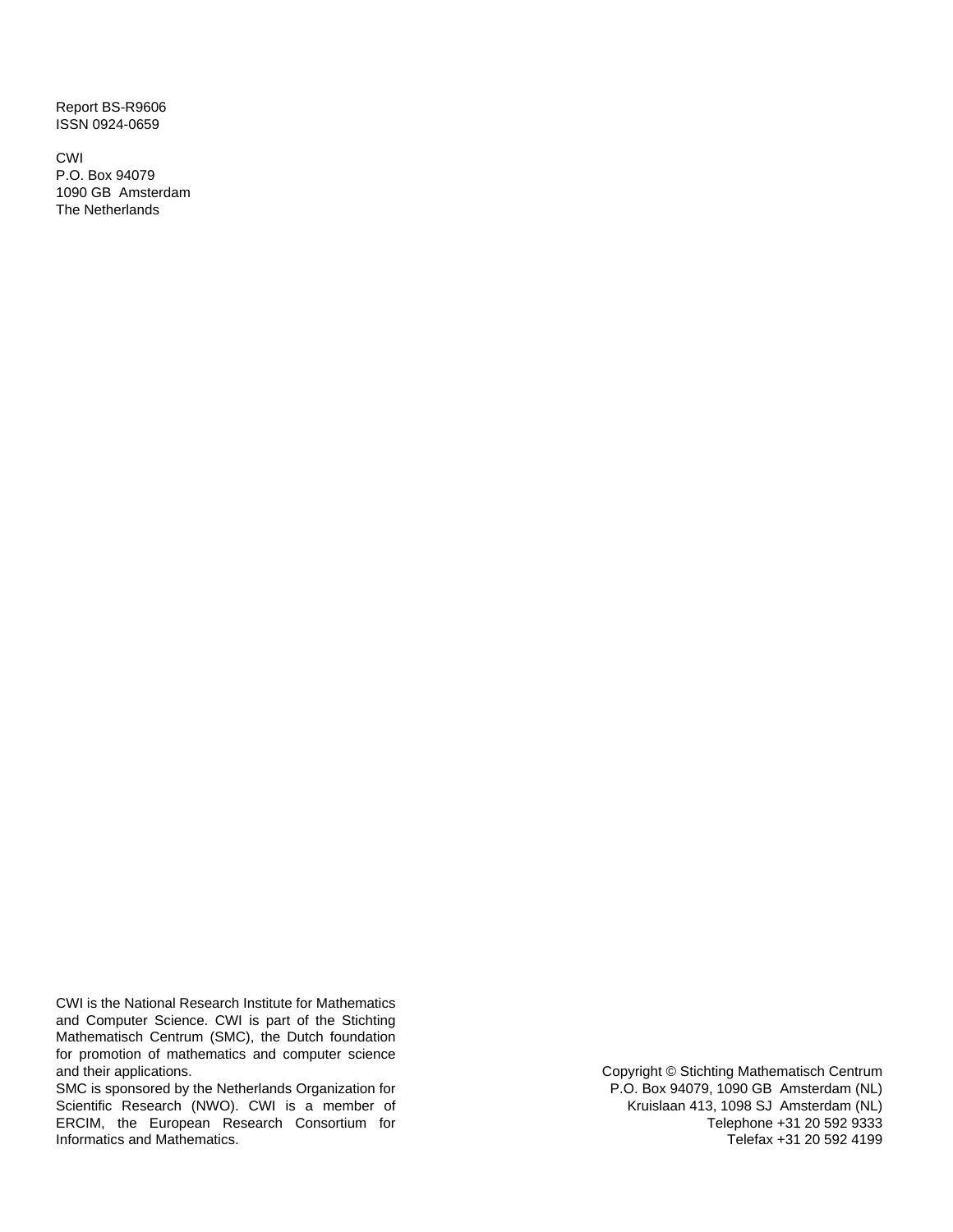# Decentralized Supervisory Control of Discrete-Event Systems with Communication

K.C. Wong and J.H. van Schuppen

## $CWI$

P.O. Box 94079, 1090 GB Amsterdam, The Netherlands {kcwong, J.H. van. Schuppen} @cwi.nl

### Abstract

This paper formulates a problem of communication channels in decentralized control. A necessary and sufficient condition is obtained for the existence of such a channel and is illustrated with an example of communication protocols. The existence of minimal communication channels is also investigated.

AMS Subject Classification (1991): 93B50, 93C30, 68Q60, 68Q68.

Keywords and Phrases: Discrete event system, decentralized control, communication. Note: Paper is included in the Proceedings of the Workshop on Discrete Event Systems (WODES96), which workshop was held August 19-21, 1996 at Edinburgh, Scotland.

#### Introduction  $\mathbf{1}$

This paper formulates and solves a problem of existence of communication channels between supervisors in decentralized control of discrete event systems (DES).

In decentralized supervisory control of discrete event systems, two or more supervisors with different partial observations control a system. Existence of decentralized supervisors for a given specification has been studied in  $[2, 6]$ .

In the design of decentralized control systems, communication channels between supervisors can often be incorporated. An example of such a channel is the common-channel signaling used in communication networks, see [7, Section 12-2].

For a given control task and an observation channel, a question is whether there is sufficient information obtained through the channel for a supervisor to synthesize the given control task. The notion of observable languages [3] addresses this question. In the situation where the channel does not provide sufficient information but there is another supervisor observing the same system through another channel, the problem might be overcome by communication from the other supervisor. A problem of existence of such a communication channel for resolving the ambiguity due to the insufficiency of the first channel is formulated. A necessary and sufficient condition is presented. As communication always comes at a cost, existence of 'minimal' communication channels is also investigated.

The paper is organized as follows. Section 2 contains the problem formulation. A necessary and sufficient condition is presented in Section 3 and is illustrated by an example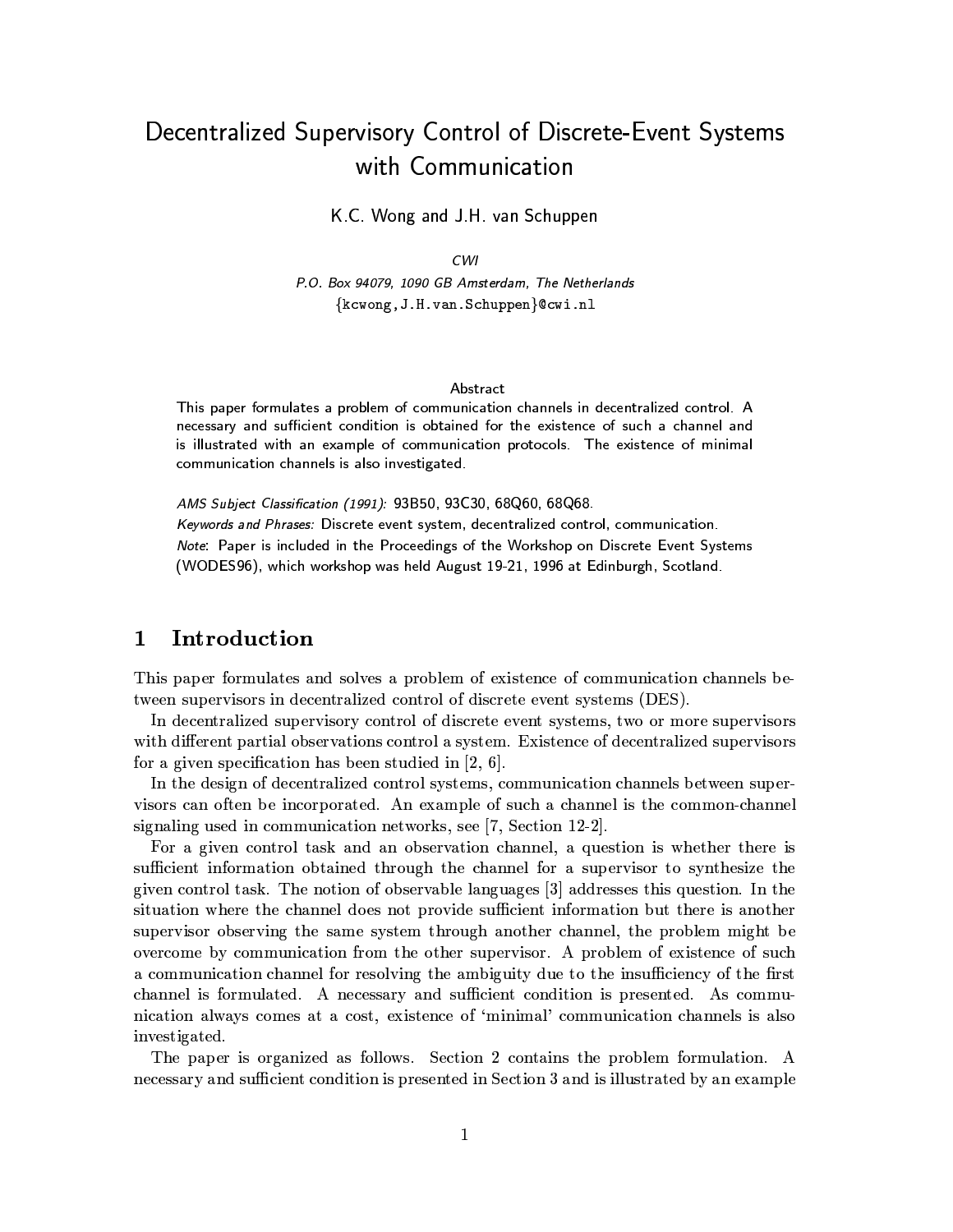in Section 4. In Section 5, the existence of minimal channels is studied. Conclusions are presented in Section 6.

#### $\boldsymbol{2}$ **Problem formulation**

In this section we formulate a problem of decentralized supervisory control with communication. First we recall the basic notations and definitions of supervisory control of discrete-event systems. For a more detailed introduction to the approach the reader is referred to  $[4]$ .

In [4], a DES is modelled by an automaton  $G = (Q, \Sigma, \delta, q_0, Q_m)$ , where Q is a nonempty state set,  $\Sigma$  is a set of event symbols,  $\delta: Q \times \Sigma \longrightarrow Q$  is a (partial) state transition function,  $q_0$  is the initial state, and  $Q_m \subseteq Q$  is a set of distinguished or 'marked' states. In this approach G is interpreted as a device that starts in the state  $q_0$  and generates a sequence of events, and is referred to as a process or a generator.

The 'external' behaviors of a process are modelled by sets of finite sequences of events generated by G. Formally they are languages. Let  $\Sigma^*$  be the set of all finite strings of event symbols  $\Sigma$ , including the empty string  $\epsilon \notin \Sigma$ . A language is a subset of  $\Sigma^*$ . Extend the transition  $\delta$  to  $\delta: Q \times \Sigma^* \longrightarrow Q$  in the standard fashion. The *closed language* and marked language generated by G are respectively

$$
L(G) = \{ s \in \Sigma^* \mid \delta(q_0, s) \text{ is defined } \},
$$

$$
L_m(G) = \{ s \in L(G) \, | \, \delta(q_0, s) \in Q_m \}.
$$

For  $H \subseteq \Sigma^*$ , the *prefix closure* of H is given by

 $\overline{H} = \{s \in \Sigma^* \mid su \in H \text{ for some } u \in \Sigma^*\}.$ 

The language H is prefix-closed if  $\overline{H} = H$ . The language  $L(G)$  is prefix-closed.

Control is introduced to the process G by assuming a subset of events can be disabled (by external supervisor(s)) and thus be prevented from occurring. These events  $\Sigma_c \subseteq \Sigma$ are controllable events. The remaining events  $\Sigma_u = \Sigma - \Sigma_c$  are uncontrollable events.

The set  $\Gamma = \{ \gamma \subseteq \Sigma \mid \Sigma_u \subseteq \gamma \}$  is called the set of *control patterns* for G. A *supervisory* control for G is any map  $v: L(G) \longrightarrow \Gamma$ . Thus a supervisory control is a map that specifies the set of events to be enabled for each strings in the closed behavior of  $G$ . A supervisory control can be concretely represented by a supervisor  $S = (T, \varphi)$ , where  $T = (X, \Sigma, \xi, x_0)$ is an automaton and  $\varphi: X \longrightarrow \Gamma$ . A supervisor starts at the initial state  $x_0$  and executes state transition  $\xi: X \times \Sigma \longrightarrow X$  in response to events  $\sigma \in \Sigma$  generated by G. At each state the map  $\varphi$  selects a subset of events to be enabled and thus exerts some control over the future behavior of G. The closed behavior of G under the supervision of a supervisory control v, denoted  $L(v/G)$ , is defined as follows:

(i) 
$$
\epsilon \in L(v/G)
$$
,  
(ii)  $s \in L(v/G)$ ,  $\sigma \in v(s)$ ,  $\&$   $s\sigma \in L(G) \Longleftrightarrow s\sigma \in L(v/G)$ .

The family of sublanguages of  $L(G)$  that can be realized with a supervisory control as above can be described with the notion of controllable languages. A language  $K \subseteq \Sigma^*$  is *controllable* with respect to  $L(G)$  if  $\overline{K}\Sigma_u \cap L(G) \subseteq \overline{K}$ .

For a given plant  $G$  and a generator  $E$  with its behavior representing the desired closedloop behavior, the basic control problem is to find a supervisory control  $v$  so that the closed-loop behavior of G and v is a subset of the specification language generated by  $E$ .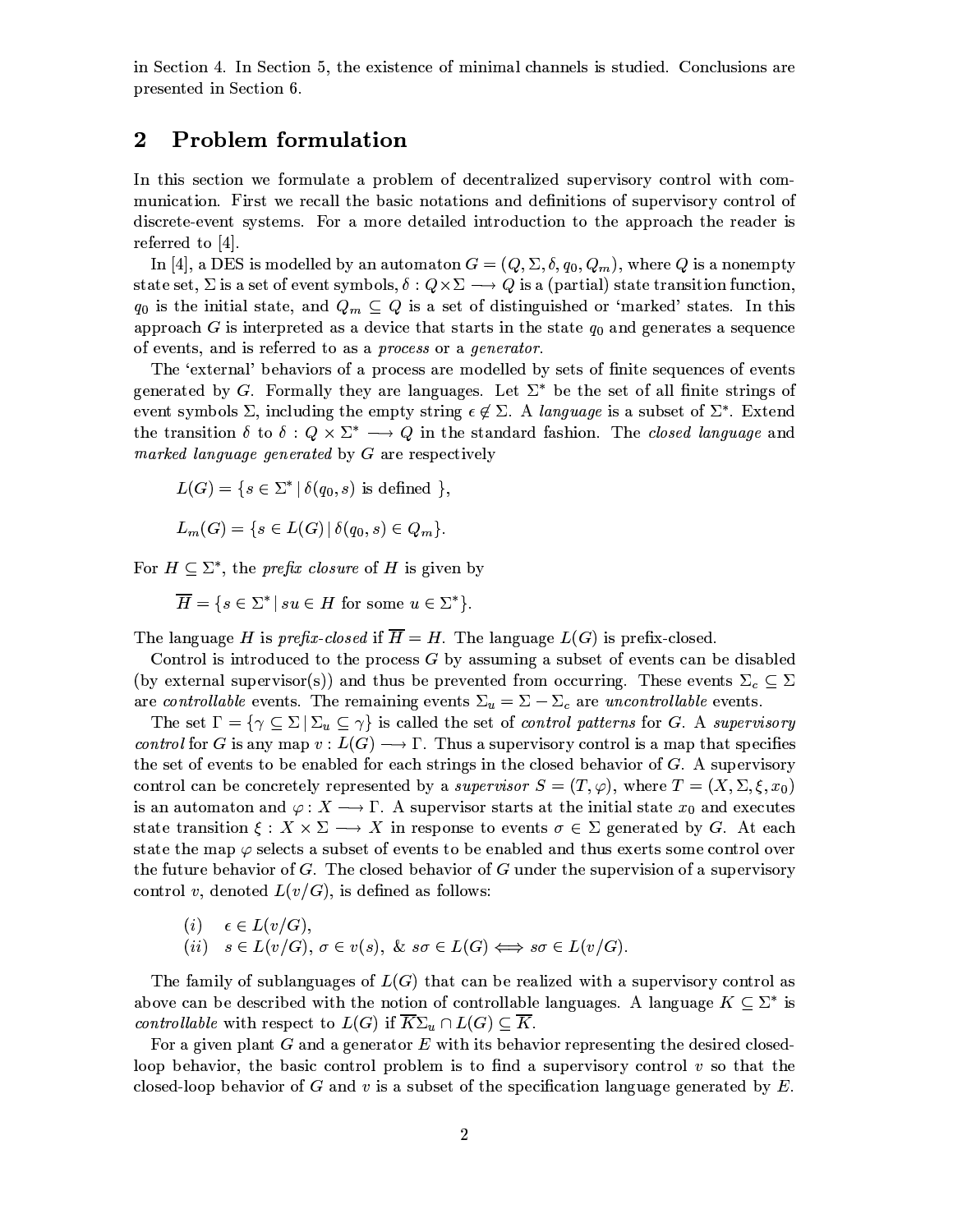

Figure 1: Decentralized supervisory control.

Decentralized control has been studied in the framework of [4]. The 'architecture' is displayed in Figure 1, where the  $C_i$ 's are local supervisors, each observing through an information channel in  $f_i$  and issuing control signals through  $con_i$ . For an example of decentralized control, the reader can glance ahead to Section 4 where a communication protocol is discussed. In this example,  $C_1$  might be a supervisor at the site of the sender and  $C_2$  a supervisor at the receiver site. The plant G consists of the sender, the channel, and the receiver.

In  $[6]$ , necessary and sufficient conditions are obtained for the existence of two local supervisors such that their concurrent supervision implements a solution to a single, global specification. In [6], the channel  $inf_i$  is modelled by projections. Let  $\Sigma_o \subseteq \Sigma$ . A projection is a map  $p : \Sigma^* \longrightarrow \Sigma_o^*$  defined inductively according to

$$
p(\epsilon) = \epsilon,
$$
  
\n
$$
p(\sigma) = \epsilon,
$$
  
\n
$$
p(\sigma) = \sigma,
$$
  
\n
$$
p(s\sigma) = p(s)p(\sigma), \quad \text{for } s \in \Sigma^*, \sigma \in \Sigma.
$$

Thus a projection erases events in  $\Sigma - \Sigma_o$  along a string. Control decision of a local supervisor is made based on the observed strings  $p(L(G))$ , i.e.,  $v': p(L(G)) \longrightarrow \Gamma$ . In the example in Section 4, the local supervisor at the sender observes only events of the sender. Thus  $v' \circ p : L(G) \longrightarrow \Gamma$  is a supervisory control for G. Conversely we can say that a supervisory control  $v: L(G) \longrightarrow \Gamma$  can be *implemented through* p if there is a map  $v': p(L(G)) \longrightarrow \Gamma$  such that  $v = v' \circ p$ . This situation can be displayed in Figure 2. The



Figure 2: Supervisory control  $v$  implemented through  $p$ .

factorization of v through p in Figure 2 is possible precisely when ker  $p \leq \text{ker } v$ , where ker p denotes the equivalence kernel of the map p. For a function  $f: X \longrightarrow Y$ , ker f is an equivalence relation on X such that for all  $x, x' \in X$ ,  $(x, x') \in \ker f$  iff  $f(x) = f(x')$ . Thus the factorization in Figure 2 is possible if  $p$  is 'detailed' enough to distinguish all different 'control situations' of v. The notion of observable languages in  $[3]$  provides a necessary and sufficient condition for the existence of a supervisory control that synthesizes a given language and can be implemented through a given projection map.

In the protocol example of Section 4, it is found in [5] that the channels  $p_1$  and  $p_2$  are not detailed enough to implement a decentralized solution. In particular,  $p_1$  is not detailed enough for the subtask of the sender. In case where strings that are indistinguishable by  $p_1$  can be distinguish by  $p_2$ , communication can be made from the receiver to the sender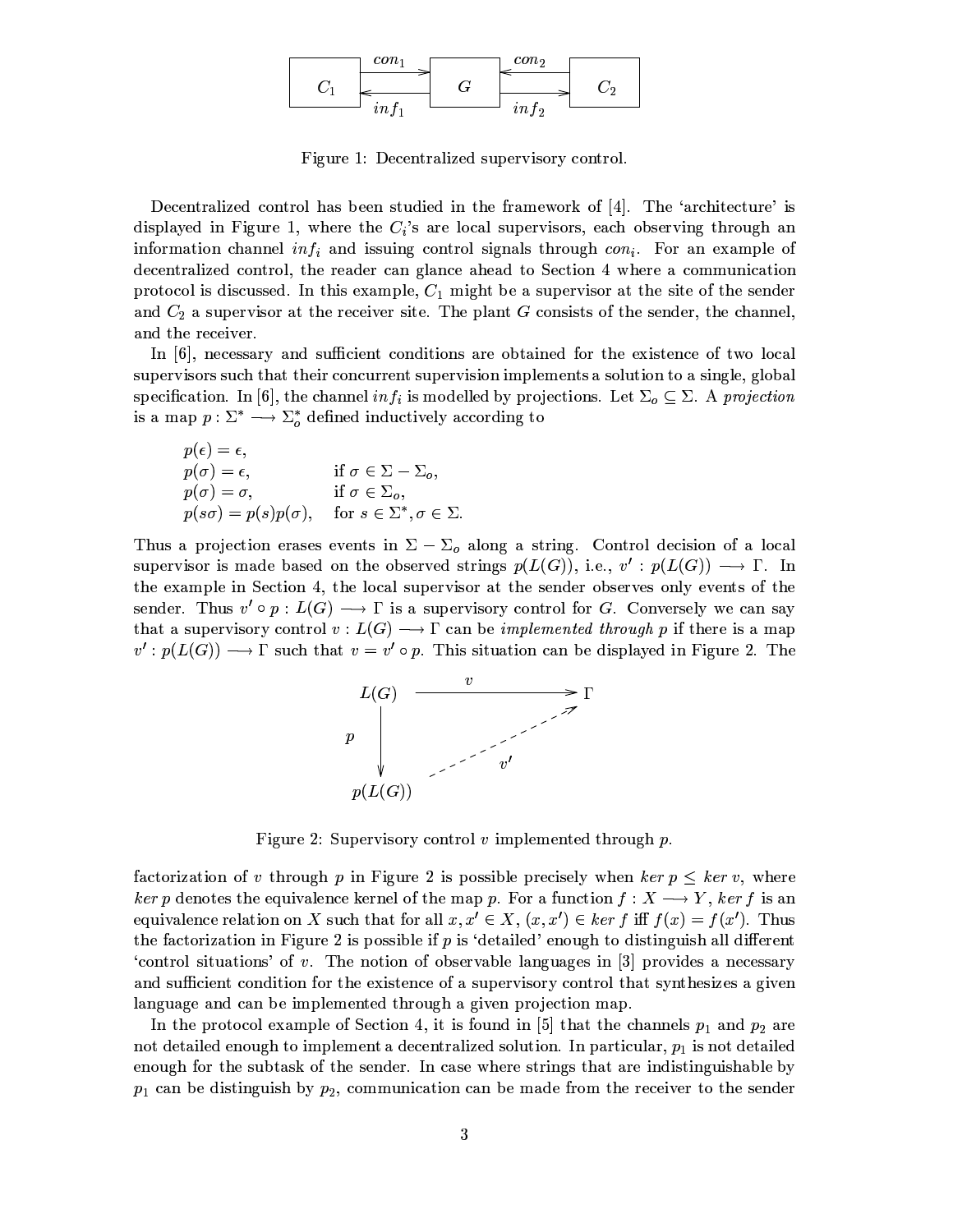so that control decision can be made. This is indeed the case for the example in Section 4; with additional communication from the receiver to the sender a correct protocol (stop and wait protocol) can be constructed (see  $[1, Section 2.4.1]$ ).

The above discussion motives an extension of the decentralized control in Figure 1 and can be displayed as in Figure 3, where  $inf_{ij}$  models a communication channel from



Figure 3: Decentralized supervisory control with communication.

supervisor  $j$  to supervisor  $i$ . Thus supervisor  $i$  bases its decision on information obtained through  $inf_i$  and through communication from supervisor j,  $inf_{ij} \circ inf_j$ . In the case where it is not possible to achieve decentralized control due to the insufficiency of channels  $inf_1$  and  $inf_2$ , the problem might be overcome by allowing communication as described. Thus the question is that, for given fixed channels  $inf_1$  and  $inf_2$  and a language to be synthesized, when is it possible to achieve decentralized control with communication as displayed in Figure 3 for the given language? In this article we consider a formulation of a simpler, asymmetric version of this problem.

Since information communicated might be a summary of the information obtained by the other local supervisor, we model the information channels with the more general prefixpreserving or causal maps of [8]. Let T be another event set. A map  $\theta: L(G) \longrightarrow T^*$  is prefix-preserving or causal  $[8]$  if

$$
\theta(\epsilon) = \epsilon,
$$
  
\n
$$
\theta(s\sigma) = \begin{cases} \theta(s) & \text{or,} \\ \theta(s)\tau & \text{for some } \tau \in T, \end{cases}
$$

for  $s \in L(G)$ ,  $\sigma \in \Sigma$ , and  $s\sigma \in L(G)$ . Clearly projections are causal.

We also need the following notation: Let  $f_i: X \longrightarrow Y_i$  be a map, for  $i = 1, 2$ . Then  $f_1 \times f_2 : X \longrightarrow Y_1 \times Y_2 : x \longmapsto (f_1(x), f_2(x))$ . We are interested in the following problem:

**Problem 1** Let  $G$  be a generator and  $K$  be a nonempty, prefix-closed, and controllable sublanguage of  $L(G)$ . Let  $\theta_i : \Sigma^* \longrightarrow T_i^*$ , where  $i = 1, 2$ , be causal maps. Then find a causal map  $\theta: T_2^* \longrightarrow T_3^*$ , where  $T_3$  is another event alphabet, if possible, such that there is a supervisory control v for G with  $L(v/G) = K$  and  $ker((\theta_1 \times (\theta \circ \theta_2))|_{L(G)}) \leq ker v$ .

Intuitively we can think of  $\theta_1$  and  $\theta_2$  as models of fixed observation channels in  $f_1$  and in  $f_2$ in Figure 3. Suppose that we are to implement a supervisory control for a prefix-closed language  $K \subseteq L(G)$  based on the observation through the  $\theta_1$  channel. In the case that  $\theta_1$  is not sufficient, information about the plant G obtained through another channel  $\theta_2$ could be communicated to the agent observing through channel  $\theta_1$  for, if possible, resolving the ambiguity due to the insufficiency of channel  $\theta_1$ . In  $\theta_1 \times (\theta \circ \theta_2)$ ,  $\theta_1$  represents the information obtained through observation and  $\theta \circ \theta_2$  the information received via channel  $\theta$  from an agent observing channel  $\theta_2$ .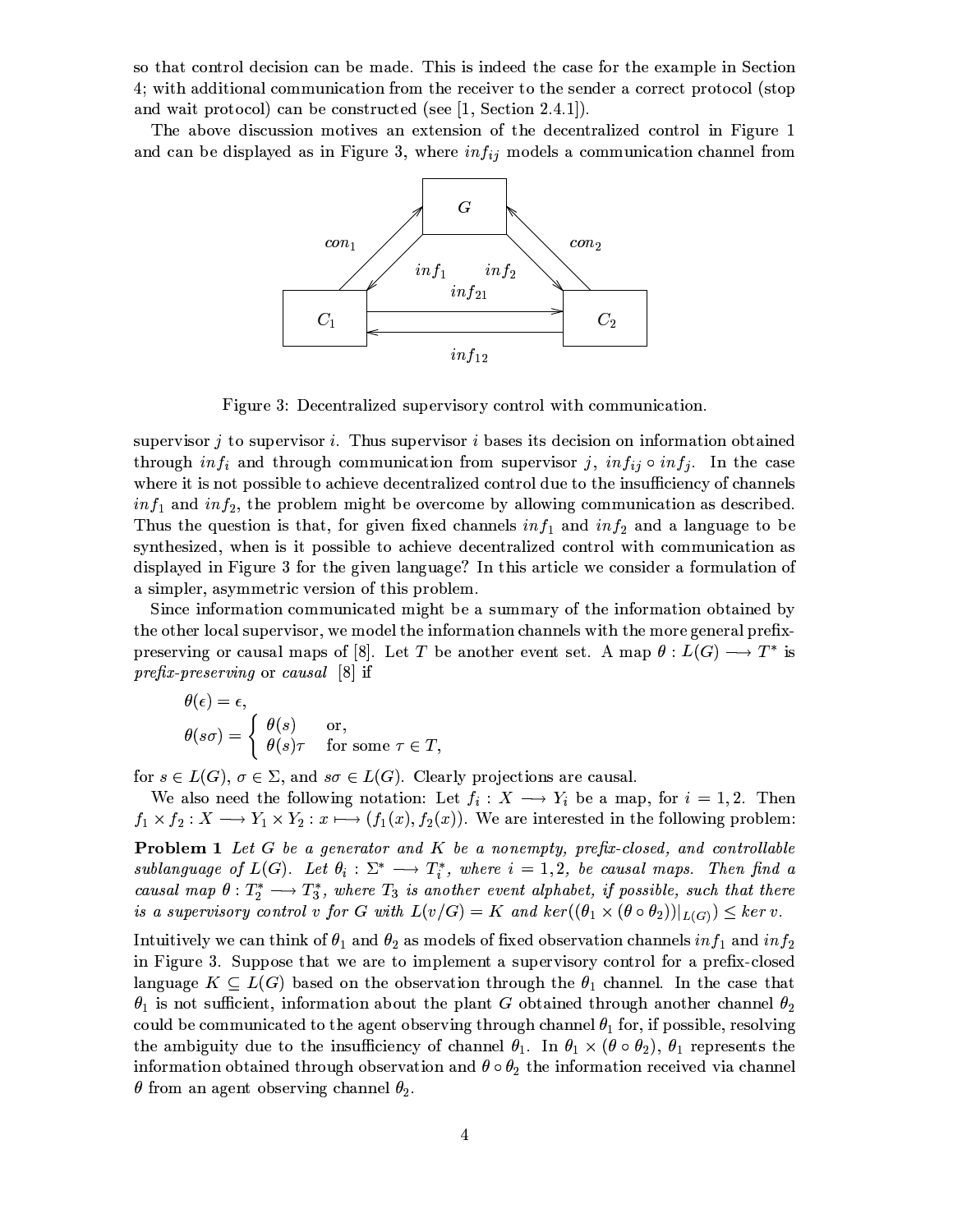## Supervisory control with observation and communica- $\bf{3}$ tion

We consider the solvability of Problem 1.

First we recall the notion of observable languages in [3], stated here in a slight more general form. Let G be a generator and  $K \subseteq \Sigma^*$ . Define a binary relation on  $\Sigma^*$  as follows:  $(s, s') \in act_K$  iff

- $(\forall \sigma \in \Sigma) s\sigma \in \overline{K}, s' \in \overline{K}, s'\sigma \in L(G) \Longrightarrow s'\sigma \in \overline{K};$  $i)$
- $s \in K \cap L_m(G), s' \in \overline{K} \cap L_m(G) \Longrightarrow s' \in K;$  $ii)$
- conditions  $(i)$  and  $(ii)$  hold with s and s' interchanged.  $iii)$

Let  $g: \Sigma^* \longrightarrow Y$  be an (arbitrary) map, where Y is a set. A language  $K \subseteq \Sigma^*$  is *observable* (with respect to  $(G, g)$ ) [3] if  $\ker g \leq \operatorname{act}_{K}$ . A characterization is given in Appendix A.

The following theorem provides a necessary and sufficient condition for Problem 1.

**Theorem 3.1** Let G be a generator with its event set  $\Sigma$  partitioned into controllable and uncontrollable events. Let  $K$  be a nonempty, controllable, and prefix-closed sublanguage of  $L(G)$ . Let  $\theta_i : \Sigma^* \longrightarrow T_i^*$ , where  $i = 1, 2$ , be causal maps. Then Problem 1 is solvable *if and only if ker*  $\theta_1 \wedge \ker \theta_2 \leq act_K$ .  $\Box$ 

Here the equivalence relation  $\ker \theta_1 \wedge \ker \theta_2$  is the meet of  $\ker \theta_1$  and  $\ker \theta_2$  (for all s, s'  $\in$  $\Sigma^*$ ,  $(s, s') \in \ker \theta_1 \wedge \ker \theta_2$  iff  $(s, s') \in \ker \theta_1$  and  $(s, s') \in \ker \theta_2$ ). Thus  $\ker \theta_1 \wedge \ker \theta_2$ can be interpreted to represent the 'information obtained when  $\theta_1$  and  $\theta_2$  are used in cooperation'. Thus Problem 1 is solvable if and only if the combined 'resolution' of  $\theta_1$  and  $\theta_2$  is fine enough to distinguish all different control situations for the language K in the plant  $G$ .

If ker  $\theta_1 \leq act_K$ , then Problem 1 is certainly solvable as  $\ker \theta_1 \wedge \ker \theta_2 \leq \ker \theta_1 \leq act_K$ . Furthermore, we reduce back to a situation considered in [3]: For a nonempty, closed, and controllable sublanguage K of  $L(G)$ , there exists a supervisory control v for G such that  $L(v/G) = K$  and  $ker (\theta_1|_{L(G)}) \leq ker v$  if and only if  $ker \theta_1 \leq act_K$ . In this case, to solve Problem 1 one could simply take  $\theta: T_2^* \longrightarrow {\epsilon},$  i.e., no communication is necessary.

#### $\overline{\mathbf{4}}$ **Example**

In this section, we illustrate the use of Theorem 3.1 with an example of the alternating bit protocol, borrowed from [5]. As shown in [5] the protocol formulated in that paper is incorrect. Here we show that with more detailed communication between the sender and the receiver a correct protocol can be constructed.

The problem is the reliable transmission of data over an unreliable channel. Data frames may be either damaged or lost in the transmission. It is assumed that there are mechanisms for detecting damaged data frames and for transmitting damaged or lost frames. The models of the sender and the receiver in [5] and the models of the channel with capacity of 1, consisting of the forward path from the sender to the receiver  $(Channel_{sr})$  and the backward path from the receiver to the sender  $(Channel_{rs})$ ,<sup>1</sup> are presented in Figures 4, 5, and 6. In the Sender, *getframe* indicates the sender gets a new frame of data; the event send<sub>i</sub>  $(i = 0, 1)$  sends the most recent frame to the receiver with a sequence number i; *timer* starts a timer; *rcvack* means that an acknowledgement is received; *timeout* indicates that the timer has timed out; *cksumerrack* means that an acknowledgement has arrived

<sup>&</sup>lt;sup>1</sup>This is a slight modification of the channel given in [5].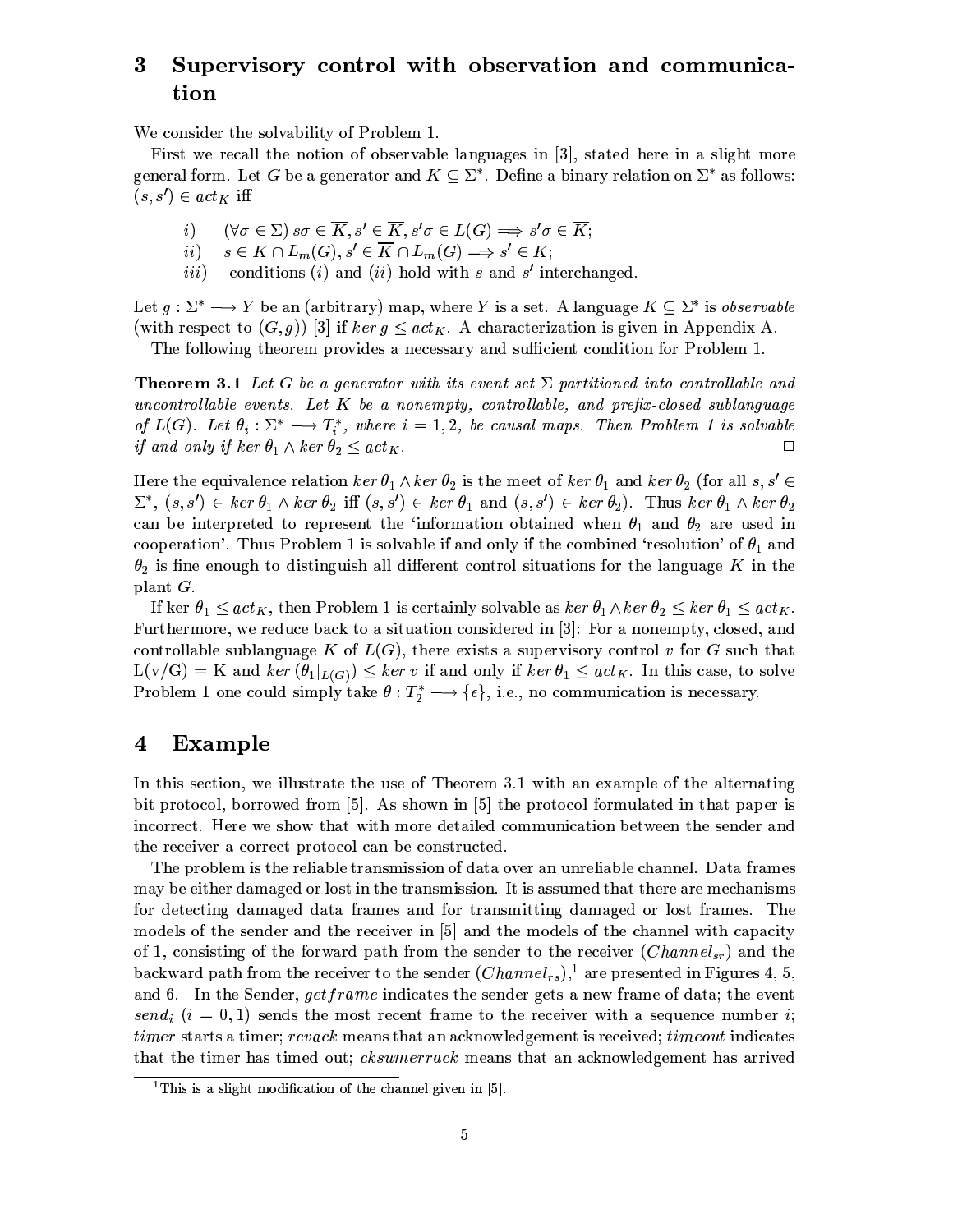

 $\label{eq:timeout} time out, cksumerrack$ 

Figure 4: Model of the sender



Figure 5: Model of the receiver



Figure 6: Model of the channel.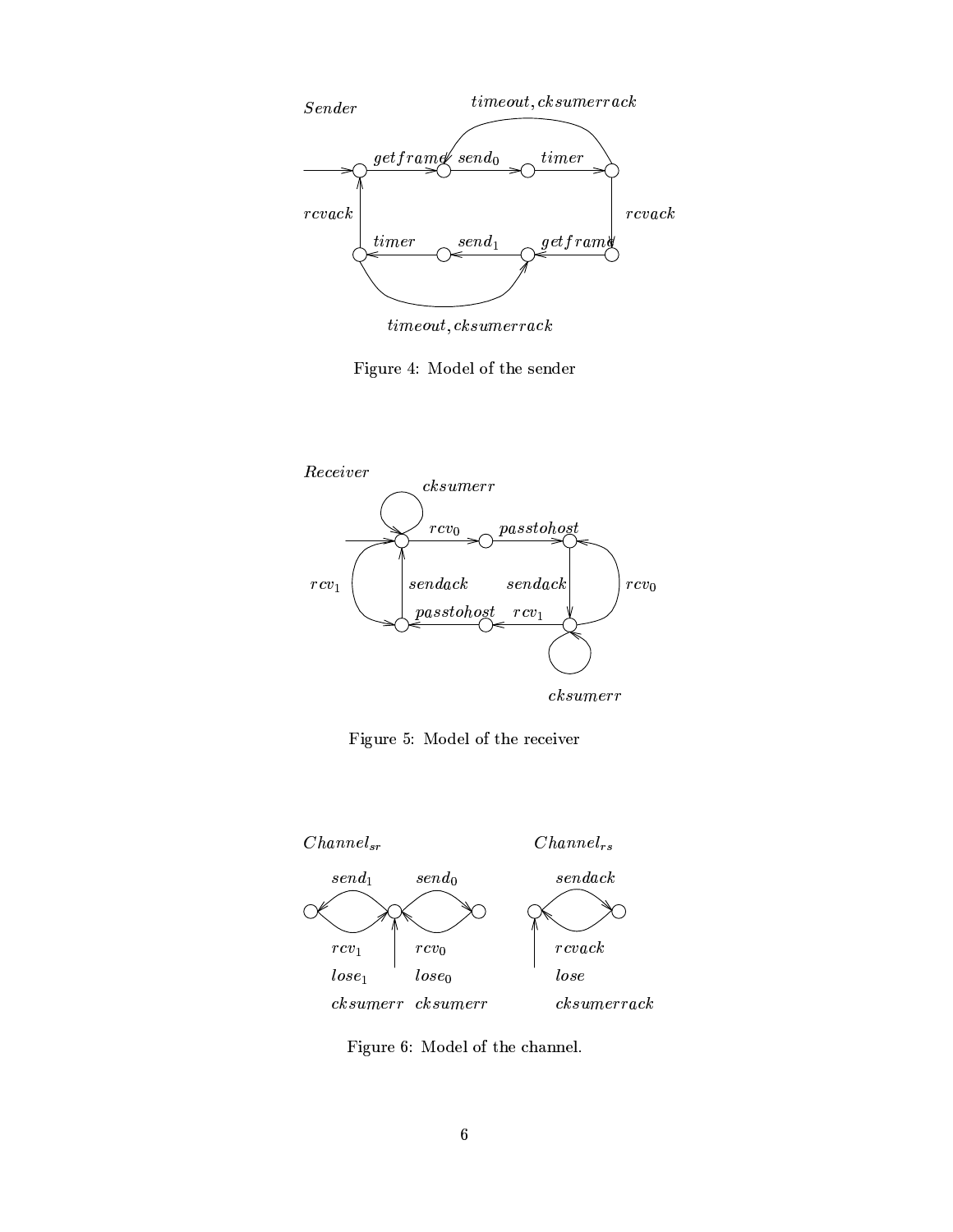damaged. In the Receiver, the event  $rcv_i$  means that the receiver receives a frame with *i* as its sequence number; *passtohost* indicates that a frame is passed from the receiver to a host; sendack sends an acknowledgement; cksumerr means that a frame has arrived damaged. In the channel, the events lose and lose, where  $i = 0, 1$ , indicate that a frame is lost in the channel. The set of all possible events is

 $\Sigma = \{ getframe, send_0, send_1, rev_0, rev_1,$  $sendack, rcvack, pass to host, timer, timeout,$  $\emph{cksumer}, \emph{cksumerack}, \emph{lose}, \emph{lose}_1\}.$ 

The plant G is given as the synchronous product of Sender, Receiver, Channels, and  $Channel_{rs}.$ 

It is assumed in [5] that each agent observes and controls events at its physical location. The observable and controllable sets of events of the sender are respectively

 $\Sigma_{1,o}$  = {getframe, send<sub>0</sub>, send<sub>1</sub>, timer, timeout,  $rcvack,$   $cksumerack\},$ 

 $\Sigma_{1,c} = \{ getframe, send_0, send_1, timer\}.$ 

The observable and controllable sets of events of the receiver are respectively

 $\Sigma_{2,o} = \{rcv_0, rcv_1, pass to host, sendack, cksumer\},\$ 

 $\Sigma_{2,c} = \{passtohost, sendack\}.$ 

The safety requirement of the alternating bit protocol may be described as in [5]:  $E =$  $L(G) \cap L(Legal)$ , where Legal is given in Figure 7. The legal language E can be expressed



 $pass to host$ where  $\Sigma' := \Sigma - \{getframe, pass to host\}.$ 

Figure 7: Legal language.

as an intersection of  $E_1$  and  $E_2$  with  $E_i := L(G) \cap L(Legal_i)$ , where the Legal<sub>i</sub>'s are displayed in Figure 8. The language  $L(Legal_i)$  is controllable with respect to  $L(G)$  and  $\Sigma_{i,c}$ , namely  $L(Legal_i)\Sigma_{i,u}\cap L(G)\subseteq L(Legal_i)$ . It follows that  $E_i$  is controllable with respect to  $L(G)$  and  $\Sigma_{i,c}$ . The language  $E_1$  represents the control subtask to be synthesized by the supervisor at the sender and  $E_2$  the control subtask for the supervisor at the receiver.

We now focus on  $E_1$ . Let  $p_i$  be the projection from  $\Sigma^*$  to  $\Sigma^*_{i,o}$ . It turns out that  $E_1$ is not observable with respect to  $p_1$ . Thus the supervisory controls for  $E_1$  cannot be implemented through  $p_1$ . To see this, let t and t', and  $\sigma$  be given as in [5]:

- $= getframe\ send_0\ timer\ rcv_0\ pass to host$  $t$  $\emph{sendack timeout send}_0$  timer rcvack  $rcv_0$  sendack getframe send<sub>1</sub> timer  $lose_1$  rcvack  $t' = getframe\ send_0\ timer\ rcv_0\ pass to host$
- $\emph{sendack timeout send}_0 \emph{timer rcvack}$  $rcv_0$  sendack getframe send<sub>1</sub> timer  $rcv_1$  passtohost revack

 $=$  get frame  $\sigma$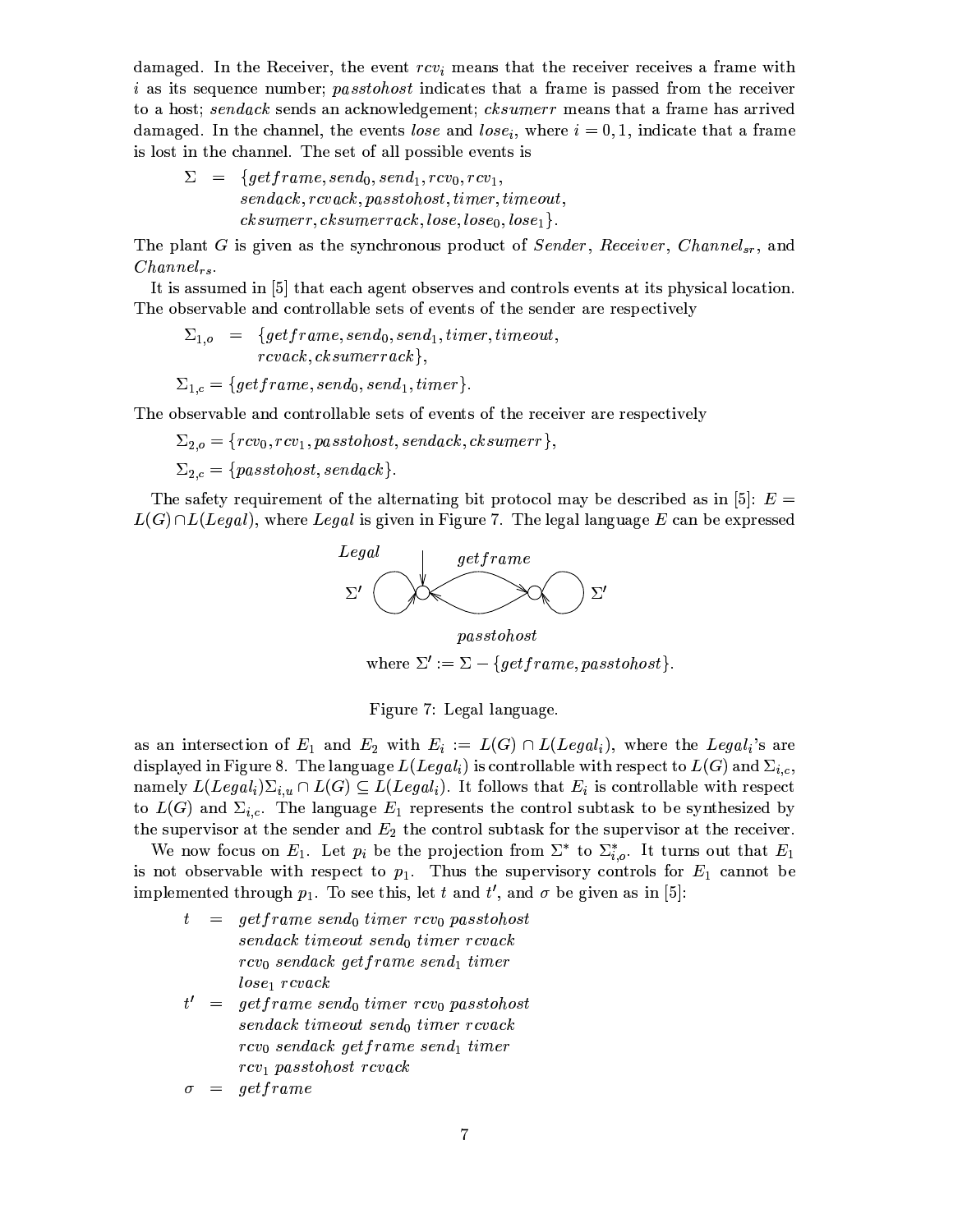

Figure 8: Component legal languages.

Then  $p_1(t) = p_1(t')$  but  $t \in E_1$ ,  $t\sigma \in L(G)$ ,  $t\sigma \notin E_1$ , and  $t'\sigma \in E_1$ , i.e.,  $(t, t') \notin act_{E_1}$ .

However, it is possible to implement a supervisory control for  $E_1$  at the sender with additional information communicated by the receiver, as we see in the following claim.

**Claim 1** ker  $p_1 \wedge \ker p_2 \leq act_{E_1}$ .

**Proof:** Let  $s, s' \in \Sigma^*$  such that  $(s, s') \in \ker p_1 \wedge \ker p_2$ . Thus  $p_1(s) = p_1(s')$  and  $p_2(s) = p_2(s')$ . We need to show  $(s, s') \in act_{E_1}$ . Since  $E_1$  is closed, (ii) in the definition of act is automatic. To show (i) in the definition of act, let  $\sigma \in \Sigma$  such that  $s\sigma \in E_1$ ,  $s' \in E_1$ , and  $s'\sigma \in L(G)$ . Need to show  $s'\sigma \in E_1$ . Suppose that  $s'\sigma \notin E_1$ . Since  $s'\sigma \in L(G)$  and  $E_1 = L(G) \cap L(Legal_1)$ ,  $s'\sigma \notin L(Legal_1)$ . From Legal<sub>1</sub> and that  $s' \in E_1$ ,  $\sigma = getframe$  and  $\delta(q_0, s') = q_1$  where  $\delta$  is the state transition function of Legal<sub>1</sub>,  $q_0$ the initial state, and  $q_1$  the other state. Since  $s' \in E_1 = L(G) \cap L(Legal_1)$ , it can be verified that  $|s'|_{getframe} = |s'|_{passobost} + 1$ , where  $|s'|_{\sigma}$  denotes the number of the event  $\sigma$ in s'. Since  $s\sigma = s$  get frame  $\in E_1 \subseteq L(Legal_1), \delta(q_0, s) = q_0$ . Since  $s \in E_1$ , again it can be verified that  $|s|_{\text{getframe}} = |s|_{\text{pass to host}}$ . Since  $p_1(s) = p_1(s')$ ,  $|s|_{\text{getframe}} = |s'|_{\text{getframe}}$ . Thus  $|s|_{passtohost} = |s'|_{passtohost} + 1$ . This implies  $p_2(s) \neq p_2(s')$ , a contradiction. Hence  $s'\sigma \in E_1$ . It is similar to show (i) with s and s' interchanged.  $\Box$ 

From the proof of Claim 1, it is sufficient to introduce additional information in the acknowledgement so that for all  $s, s' \in E_1$  such that s get frame, s' get frame  $\in L(G)$ and  $p_1(s) = p_1(s')$  imply  $|s|_{passtohost} = |s'|_{passtohost}$ . This could be done by attaching the identification number of the message to which the receiver is acknowledging, i.e., changing sendack to sendack;  $(i = 0, 1)$  and revack to revack; To see this, we note that  $p_1(s)$  and  $p_1(s')$  must end with  $rcvack_0$  or  $rcvack_1$ . Initially  $p_1(s) = p_1(s') = getframe \ u \ rcvack_0$ , where  $u \in \{send_0, timer, timeout, cksumerack, rcvack_1\}^*$ . Since  $rcvack_0$  must follow  $sendack_0$  which in turn must follow passtohost, both s and s' must contain one passtohost. The same agurment applies for longer strings by induction. The problematic strings t and  $t'$  would now end with  $rcvack_0$ . Since the most recent frame sent has the sequence number of 1, a new frame would not be obtained until an  $rcvack<sub>1</sub>$  is received.

#### $\overline{5}$ Minimal channels

When Problem 1 is solvable, we consider if there is a 'minimal' communication map  $\theta$  that solves the same problem.

Let  $\mathcal{E}_{pre}(T_2^*)$  be the set of equivalence kernels of causal maps with  $T_2^*$  as their domain. Let  $f: X \longrightarrow Y$  be a function and  $\pi$  be an equivalence relation on Y. Define  $\pi \circ f$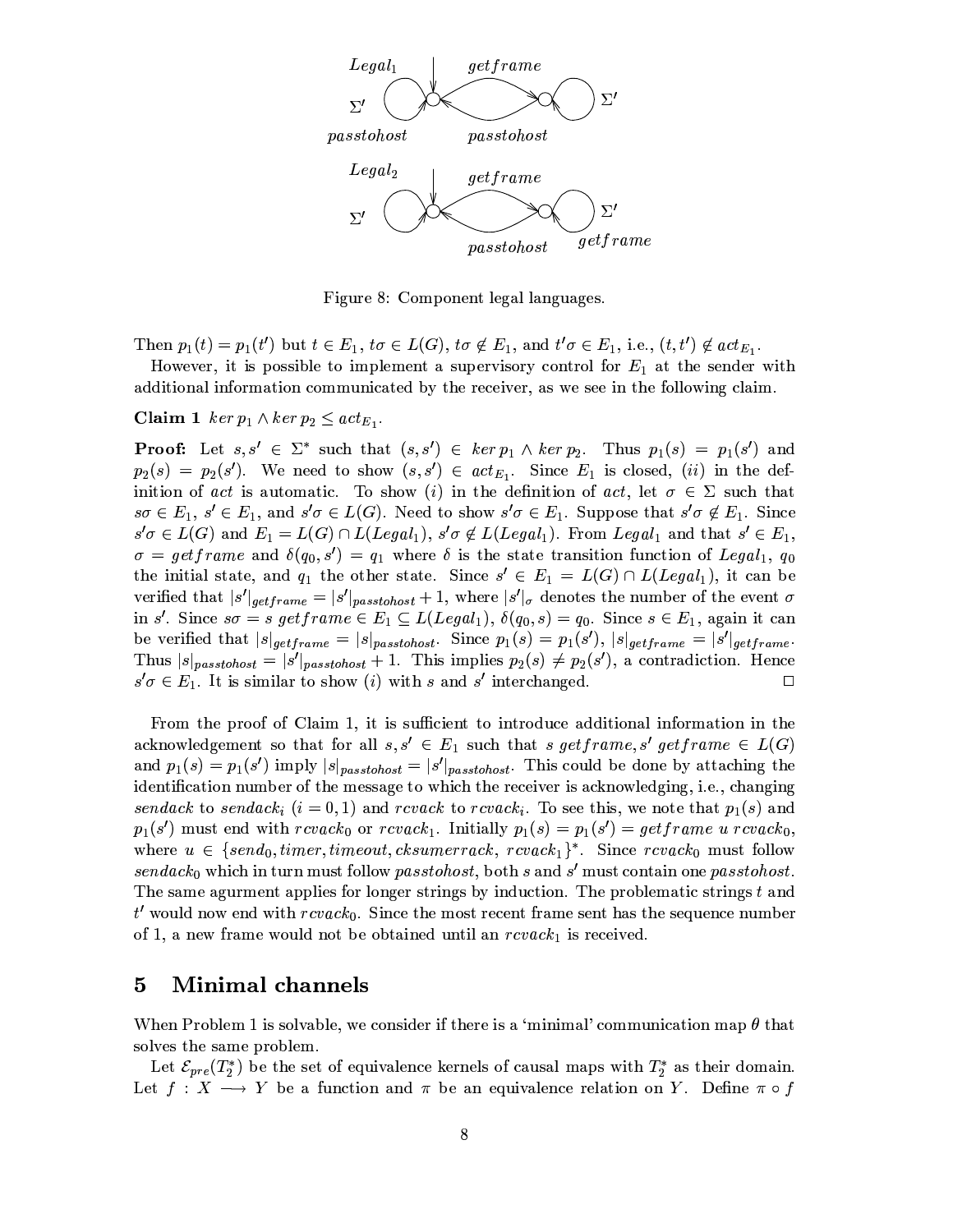as an equivalence relation on X as follows: For  $x, x' \in X$ ,  $(x, x') \in \pi \circ f$  if and only if  $(f(x), f(x')) \in \pi$ . We say that  $\pi \in \mathcal{E}_{pre}(T_2^*)$  solves Problem 1 if  $\ker \theta_1 \wedge (\pi \circ \theta_2) \leq act_K$ . With K,  $L(G)$ , and  $\theta_i$  in Problem 1 fixed, a partition  $\pi$  in  $\mathcal{E}_{pre}(T_2^*)$  is maximal with respect to Problem 1 if  $\pi$  solves Problem 1 and for any  $\pi' \in \mathcal{E}_{pre}(T_2^*)$  that solves the same problem and  $\pi \leq \pi'$  we have  $\pi = \pi'$ . Here a maximal  $\pi$  corresponds to a channel that transmits minimal amount of information.

**Theorem 5.1** If Problem 1 is solvable, then there exists at least one maximal  $\pi$  in  $\mathcal{E}_{pre}(T_2^*)$  that solves the same problem.  $\Box$ 

Thus if Problem 1 admits a solution, then there is a 'minimal' causal channel that solves the same problem.

Next we consider Problem 1 restricting to a proper subclass of causal maps, namely projections. Let K and  $L(G)$  be given as before and let  $\Sigma_1, \Sigma_2 \subseteq \Sigma$  and  $p_i : \Sigma^* \longrightarrow \Sigma_i^*$  be the projection, for  $i = 1, 2$ . Thus  $p_i$  and  $\Sigma_i$  replace  $\theta_i$  and  $T_i$  respectively. Let

 $\mathcal{E}_P(\Sigma^*) := \{ \ker p \in \mathcal{E}(\Sigma^*) \mid p \text{ is the projection from } \Sigma^* \text{ to } (\Sigma')^*, \text{ where } \Sigma' \subseteq \Sigma \}.$ 

**Corollary 5.2** For Problem 1 with projections as described above, if Problem 1 is solvable (*i.e.*, ker  $p_1 \wedge$ ker  $p_2 \leq act_K$ ), then there exists at least one maximal  $\pi$  in  $\mathcal{E}_P(\Sigma_2^*)$  that solves the same problem.  $\Box$ 

For projections, a 'minimal' projection corresponds to the one with 'minimal' number of events.

The problem of computing a minimal channel for Problem 1 remains to be studied. The following is a related result. First we need the following notion: Let  $\Sigma_3 \subseteq \Sigma_2$ and  $p: \Sigma_2^* \longrightarrow \Sigma_3^*$  be the projection. Let v be a supervisory control for G such that  $L(v/G) = K$ . Then p is said to solve the Problem 1 for v if ker  $((p_1 \times (p \circ p_2))|_{L(G)}) \leq ker v$ .

**Proposition 5.3** Let K,  $L(G)$ ,  $p_i$ , and  $\Sigma_i$  be as in the foregoing discussion. Let v be a supervisory control for G such that  $L(v/G) = K$ . Let  $\Sigma_a, \Sigma_b \subseteq \Sigma_2$  and  $p_a$  and  $p_b$  be the corresponding projections. Suppose that  $(\Sigma_1 \cup \Sigma_2)^* \subseteq L(G)$ . Then, if  $p_a$  and  $p_b$  solve Problem 1 for the supervisory control v, so does the projection  $p : \Sigma_2^* \longrightarrow (\Sigma_a \cap \Sigma_b)^*$ .  $\Box$ 

Thus under the assumptions in Proposition 5.3 if two communication channels solve the problem with respect to the same supervisory control, then a simpler channel with the common events of the previous two channels is sufficient for solving the same problem.

#### Conclusion 6

We have formulated and solved in principle a problem of existence of communication channels between two decentralized supervisors for implementing a supervisory control. The existence of minimal channels is also investigated.

One possible direction for future work would be to investigate computation of minimal channels. Our study here focuses on a simple, asymmetric version of the general problem of decentralized control with communication. Another direction would be to consider the full, symmetric version of this problem.